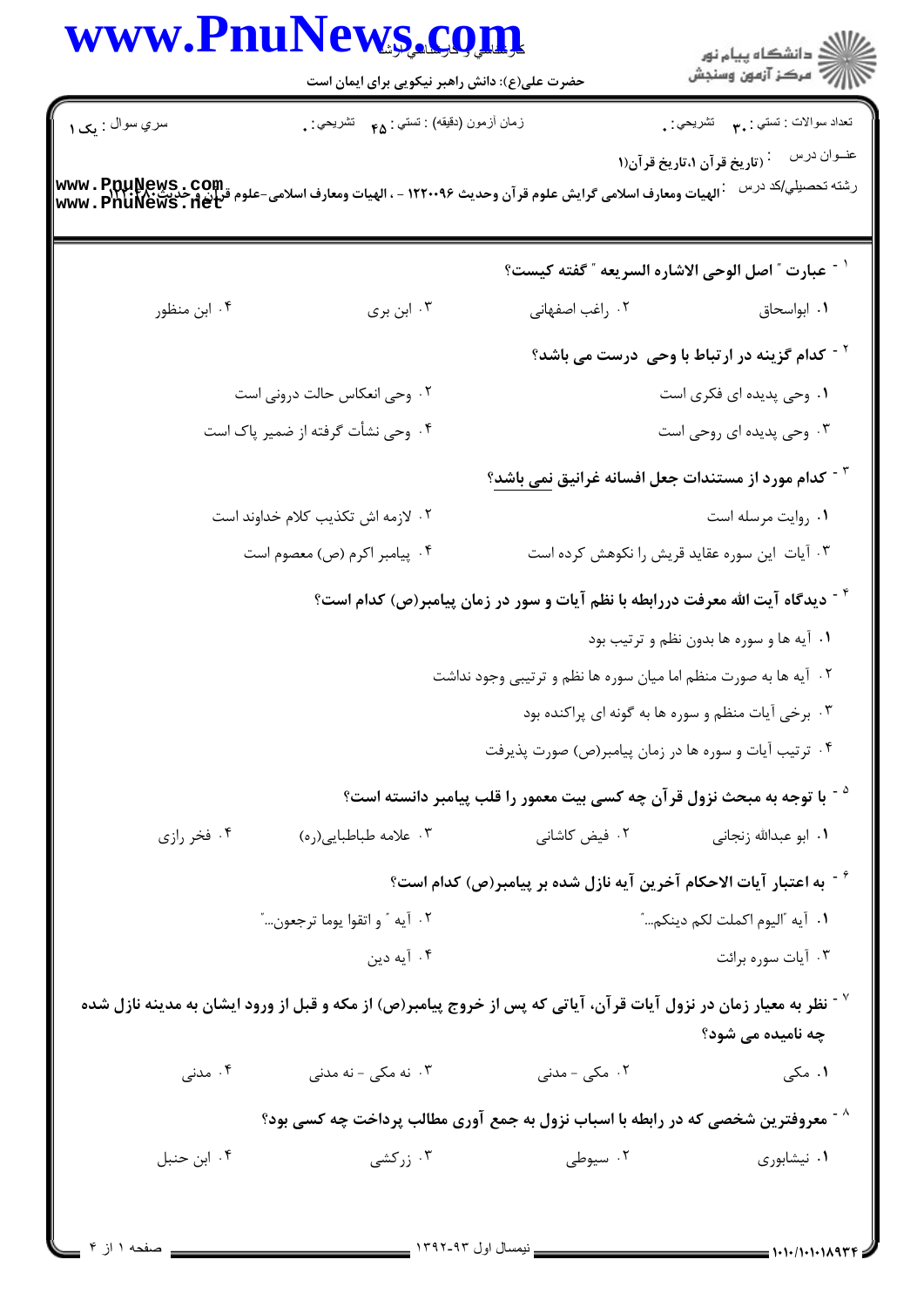| www.PnuNews.com     | حضرت علی(ع): دانش راهبر نیکویی برای ایمان است                                                                                                                 |                                                                                       | ر<br>اڳ دانشڪاه پيام نور<br>اڳ مرڪز آزمون وسنڊش |
|---------------------|---------------------------------------------------------------------------------------------------------------------------------------------------------------|---------------------------------------------------------------------------------------|-------------------------------------------------|
| سري سوال : ١ يک     | زمان أزمون (دقيقه) : تستي : <sub>۴۵</sub> تشريحي : <sub>•</sub>                                                                                               |                                                                                       | تعداد سوالات : تستبي : پم       تشريحي : .      |
|                     | WWW • PHUNEWS • COM.<br>- الهيات ومعارف اسلامي گرايش علوم قر آن وحديث ۱۲۲۰۰۹۶ - ، الهيات ومعارف اسلامي-علوم شاهوم بازي ومعارف اسلامي<br>- WWW • PHUNEWS • ABL |                                                                                       | رشته تحصيل <i>ي </i> كد درس    :                |
|                     | <sup>9 -</sup> قاعده فقهى ″ العبره بعموم اللفظ لا بخصوص المورد″ برگرفته از كدام مبحث قر آنى است؟                                                              |                                                                                       |                                                 |
| ۰۴ گزينه الف و ج    | ۰۳ تنزیل و تأویل                                                                                                                                              | ۰۲ عام و خاص                                                                          | ۰۱ شأن نزول                                     |
|                     |                                                                                                                                                               | `` - عبارت ″ثلاثه لا اصل لها : المغازي و الفتن و التفسير″ از كيست؟                    |                                                 |
| ۰۴ طبری             | ۰۳ زرکشی                                                                                                                                                      | ۰۲ ابن حنبل                                                                           | ۰۱ سیوطی                                        |
|                     |                                                                                                                                                               | <sup>۱۱ -</sup> علت غیر منصرف بودن نام سوره <b>"اقترب" چه می باشد</b> ؟               |                                                 |
| ۰۴ الف و ب          | ۰۳ تأنيث                                                                                                                                                      | ٠٢ وزن فعل                                                                            | ٠١ عجمه بودن                                    |
|                     |                                                                                                                                                               | <sup>۱۲ -</sup> دیدگاه آیت الله خویی(ره) درباره نظم وترتیب سوره های قرآن کدام است؟    |                                                 |
|                     |                                                                                                                                                               | ۰۱ ترتیب همه سوره ها در زمان پیامبر(ص) صورت پذیرفت                                    |                                                 |
|                     |                                                                                                                                                               | ۰۲ ترتیب برخی از سوره ها توسط پیامبر(ص) و برخی دیگر توسط حضرت علی(ع) انجام شد         |                                                 |
|                     |                                                                                                                                                               |                                                                                       | ۰۳ ترتیب سوره ها در زمان ابوبکر اتفاق افتاد     |
|                     |                                                                                                                                                               |                                                                                       | ۰۴ ترتیب سوره ها در زمان عثمان واقع گردید       |
|                     |                                                                                                                                                               | در کدام مصحف سوره زمر با " حم " شروع شده است؟                                         |                                                 |
|                     | ٢.  مصحف عبدالله بن مسعود                                                                                                                                     |                                                                                       | ٠١ مصحف ابي بن كعب                              |
|                     | ۰۴ مصحف مقداد بن اسود                                                                                                                                         |                                                                                       | ۰۳ مصحف ابو موسی اشعری                          |
|                     |                                                                                                                                                               | <sup>۱۴ -</sup> طبق گفته ابن حجر در کمیته یکسان نمودن مصاحف املاء آیات با چه کسی بود؟ |                                                 |
| ۰۴ عبدالله بن مسعود | ۰۳ سعید بن عاص                                                                                                                                                | ۰۲ ابی بن کعب                                                                         | ۰۱ زیدبن ثابت                                   |
|                     |                                                                                                                                                               | در صورت اختلاف بین مصحف ها کدام مصحف مورد ملاک قرار می گرفت؟                          |                                                 |
| ۰۴ مصحف مدينه       | ۰۳ مصحف مکه                                                                                                                                                   | ۰۲ مصحف کوفه                                                                          | ۰۱ مصحف بصره                                    |
|                     |                                                                                                                                                               | ۱ <sup>۶ -</sup> اولین کسی که شرح حال مصحف های مساجد را نوشته است چه کسی می باشد؟     |                                                 |
| ۰۴ ابن بطوطه        | ۰۳ ابن نجار                                                                                                                                                   | ۰۲ زنجانی                                                                             | ۰۱ سمهودی                                       |
|                     |                                                                                                                                                               | $^{\circ}$ تقسیم قر آن به حزب و جزء به دستور چه کسی و توسط چه کسی انجام شد $^{\circ}$ |                                                 |
|                     | ۰۲ منصور عباسی - یحیی بن یعمر                                                                                                                                 | ٠١ مأمون عباسي - حجاج بن يوسف                                                         |                                                 |
|                     | ۰۴ منصور عباسی - نصر بن عاصم                                                                                                                                  |                                                                                       | ۰۳ عبدالملک بن مروان - ابوالأسود دئلی           |

 $\overline{a}$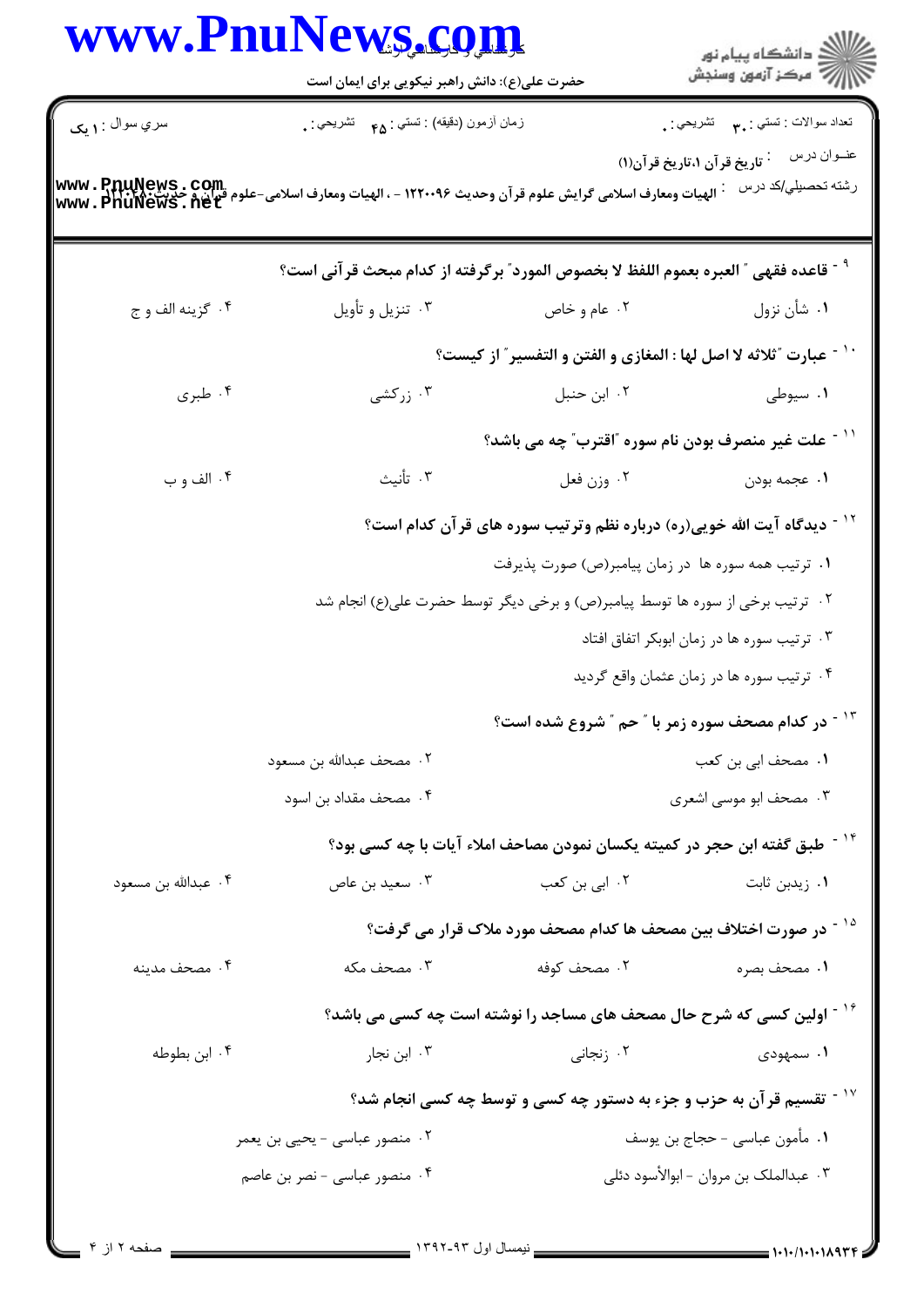| <b>www.PnuNews.com</b>                         | حضرت علی(ع): دانش راهبر نیکویی برای ایمان است   |                                                                                                                                                           | الا دانشگاه پيام نور<br>ا                                         |
|------------------------------------------------|-------------------------------------------------|-----------------------------------------------------------------------------------------------------------------------------------------------------------|-------------------------------------------------------------------|
| سري سوال : <b>۱ يک</b>                         | زمان أزمون (دقيقه) : تستي : هم       تشريحي : . |                                                                                                                                                           |                                                                   |
|                                                |                                                 |                                                                                                                                                           | عنــوان درس       : تاريخ قرآن ۱،تاريخ قرآن(۱)                    |
|                                                |                                                 | WWW • PnuNewS • COM.<br>- الهيات ومعارف اسلامي گرايش علوم قر آن وحديث ۱۲۲۰۰۹۶ - ، الهيات ومعارف اسلامي-علوم قر آن و حديث ۱۲۲۰۴۸۰<br>- www • PnuNewS • net | رشته تحصيلي/كد درس                                                |
|                                                |                                                 | <sup>۱۸ -</sup> عبارت ″ بزرگترین فایده غلطهای موجود در مصحف این است که مانع اهل کتاب از قرائت مستقیم قرآن است″ از کیست؟                                   |                                                                   |
| ۰۴ صبحی صالح                                   | ابن خلدون $\cdot$ ۳ .                           |                                                                                                                                                           | ۰۱ ابن خطیب مسلم ۲۰ جعبری                                         |
|                                                |                                                 | <sup>۱۹ -</sup> ساده ترین خط عربی کدام است و واضع آن چه کسی است؟                                                                                          |                                                                   |
|                                                | ۰۲ دیوانی - محمد بن مقله                        |                                                                                                                                                           | ٠١ نسخ - ياقوت بن موصلي                                           |
| ۰۴ طغرایی - خالد بن ابی الهیاج                 |                                                 |                                                                                                                                                           | ۰۳ رقعي - افندي                                                   |
|                                                |                                                 |                                                                                                                                                           | <sup>۲۰ -</sup> کدام گزینه از عوامل اختلاف قراآت <u>نمی باشد؟</u> |
| ۰۴ ابتدایی بودن خط                             | ۰۳ عدم هر گونه علائم                            | ٠٢ اختلاف مصاحف اوليه                                                                                                                                     | ۰۱ اجتهاد قراء                                                    |
|                                                |                                                 | <sup>۲۱ -</sup> چه کسانی روایت ″إقرأوا کما یقرأ الناس ″ را ناظر به قراآت معروف در عصر ائمه می دانند؟                                                      |                                                                   |
|                                                | ۰۲ سید محسن حکیم - امام خمینی (ره)              | ۰۱ آیت الله خویی - سید محمد کاظم یزدی                                                                                                                     |                                                                   |
|                                                | ۰۴ سید محسن حکیم - سید محمد کاظم یزدی           |                                                                                                                                                           | ۰۳ آيت الله خويي(ره) - سيد محسن حكيم                              |
|                                                |                                                 |                                                                                                                                                           | <sup>۲۲ -</sup> در ارتباط با کدام مطلب اجماع امت مطرح می باشد؟    |
| ۰۳ افزودن بر قرآن مسلم افزایش بر قرآن <b>۴</b> |                                                 |                                                                                                                                                           |                                                                   |
|                                                |                                                 | <sup>۲۳ -</sup> حديث ″ نزل القر آن على سبعه احرف″ ناظر به كدام مورد است؟                                                                                  |                                                                   |
| ۰۴ اختلاف قرائت                                | ٠٣ تبديل كلمات                                  | ٠٢ حجيت قرأات سبع                                                                                                                                         | ٠١. اختلاف لهجه ها                                                |
|                                                |                                                 | <sup>۲۴ -</sup> اعتقاد به تغییراتی در قرآن توسط حجاج بعد از عثمان از سوی چه کسی مطرح گردیدد؟                                                              |                                                                   |
| ۰۴ سید جزائری                                  |                                                 | ۰۲ محی الدین عربی مسیخ نوری . ۳                                                                                                                           | ۰۱ ابن خطیب                                                       |
|                                                |                                                 | <sup>72</sup> - با توجه به آيه شريفه ″ قل لا أسألكم عليه أجراً الاً الموده في القربي ″ ديدگاه زمخشري در رابطه با ″ في القربي ″ كدام است؟                  |                                                                   |
|                                                | ۰۲ درخواست تقرب به خداوند                       |                                                                                                                                                           | ۰۱ درخواست صله رحم                                                |
|                                                | ۰۴ درخواست دوستی با قریش                        | ٠٣ درخواست مودًت با اهل البيت(ع)                                                                                                                          |                                                                   |
|                                                |                                                 | <sup>۲۶ -</sup> در ترجمه کتاب های علمی کدام سبک ترجمه کاربرد بیشتری دارد؟                                                                                 |                                                                   |
| ۰۴ ترجمه تحت اللفظي                            | ۰۳ ترجمه تفسیری                                 | ۰۲ ترجمه معنوی                                                                                                                                            | ۱. ترجمه همگام                                                    |
|                                                |                                                 |                                                                                                                                                           |                                                                   |
|                                                |                                                 |                                                                                                                                                           |                                                                   |
|                                                |                                                 |                                                                                                                                                           |                                                                   |